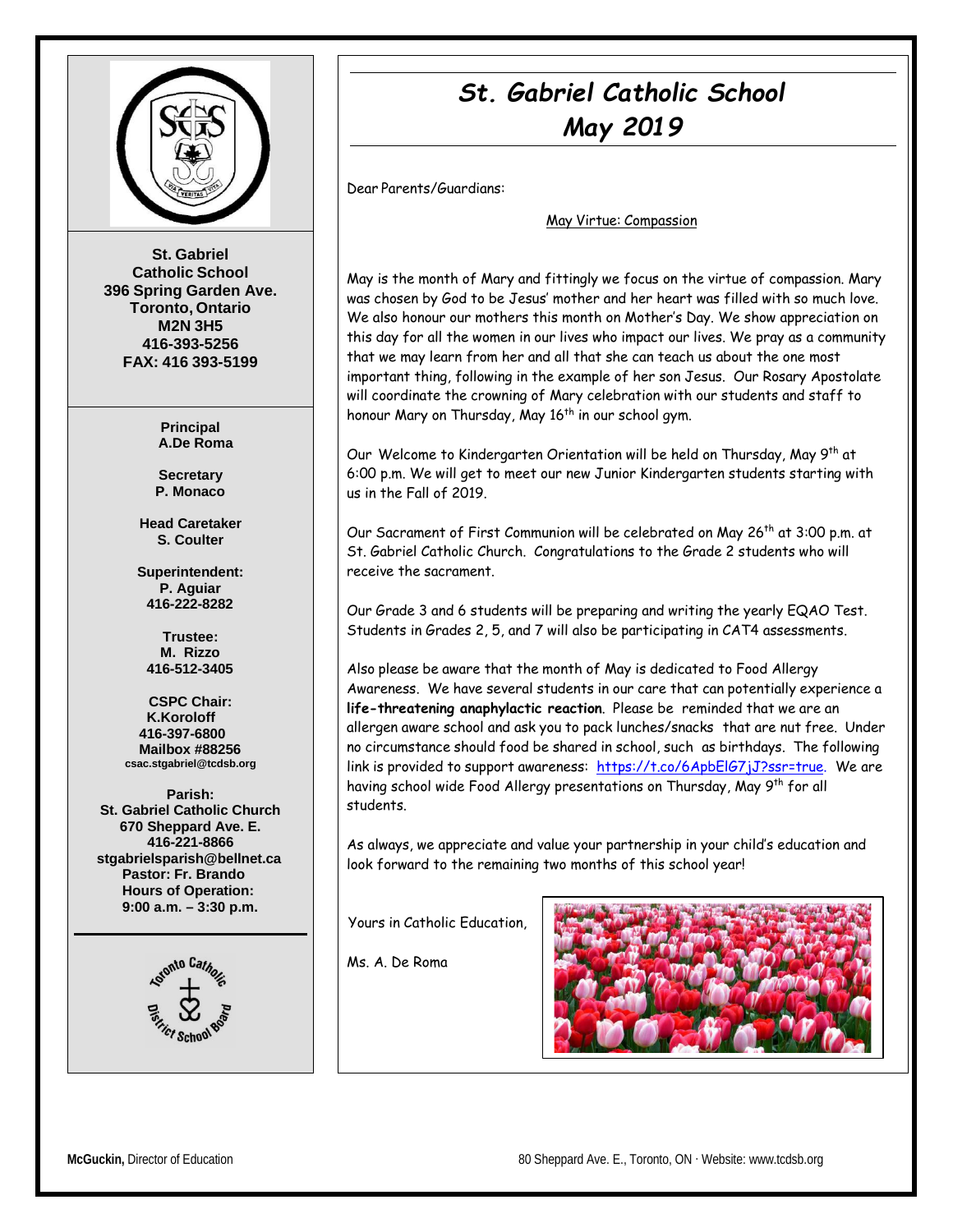# **ST. GABRIEL SCHOOL HOURS 2018-2019 SCHOOL YEAR**

**Start of School Day**: 9:00 a.m. **Morning Recess:** 10:42 a.m. to 10:57 a.m. **Lunch Hour**: **11:45 p.m. to 12:45 p.m. Afternoon Recess:** 2:10 p.m. to 2:25 p.m. **Dismissal:** 3:30 p.m.

#### **SAFE SCHOOL ARRIVAL PROGRAM**

To report your child as late or absent, please use one of the following options:

Call 1(833)251-3286 (toll-free)

Online go.schoolmessenger.ca

School Messenger Mobile App

Please make sure that all students who arrive late check in at the front office.

**\*Please ensure the school office has your current email address on file.\***

#### **SIGNING IN AS A VISITOR**

Please be reminded that signing in as a visitor and wearing a sticker that identifies you as a "VISITOR" to our school is mandatory!! We encourage and appreciate all our volunteers, be it for the nutrition program, for scientists in school, school excursions, etc. However, the safety of our staff and students is our number one priority and signing in allows us to regulate and monitor who is in our school, when and for what purpose. Full compliance is expected.

#### **ST. GABRIEL'S MASS TIMES AND YOUTH CHOIR**

St. Gabriel's Parish mass times: Saturday 4:30 Sunday 8:30, 10:30, 12:30

#### **MONTHLY VIRTUES**

Monthly Virtues are celebrated by all TCDSB's schools. Throughout the year we will be recognizing students each month by honouring those students who have demonstrated the virtue of the month through their words and actions.

> September – Hospitality October – Gratitude November – Peace December – Charity January – Courage February – Love March – Forgiveness **April – Justice** May – Compassion June – Faithfulness

The following students were recognized for their demonstration of **Justice:**

- Andrew Ganon
- Anne Talosig
- Yuna Choi
- Jian Dela Cruz
- Rodric Yabut
- Liam Hu
- Swinnie Akosung
- Claire Lee
- Linus Prado
- Jonathan Muzhani
- Laila O'Brien
- Michael Ramponi
- Cassidy Falcao
- Oliver Policelli
- Tia Djukic
- Jessica Yohans
- Alivia Riley
- Hazel Choi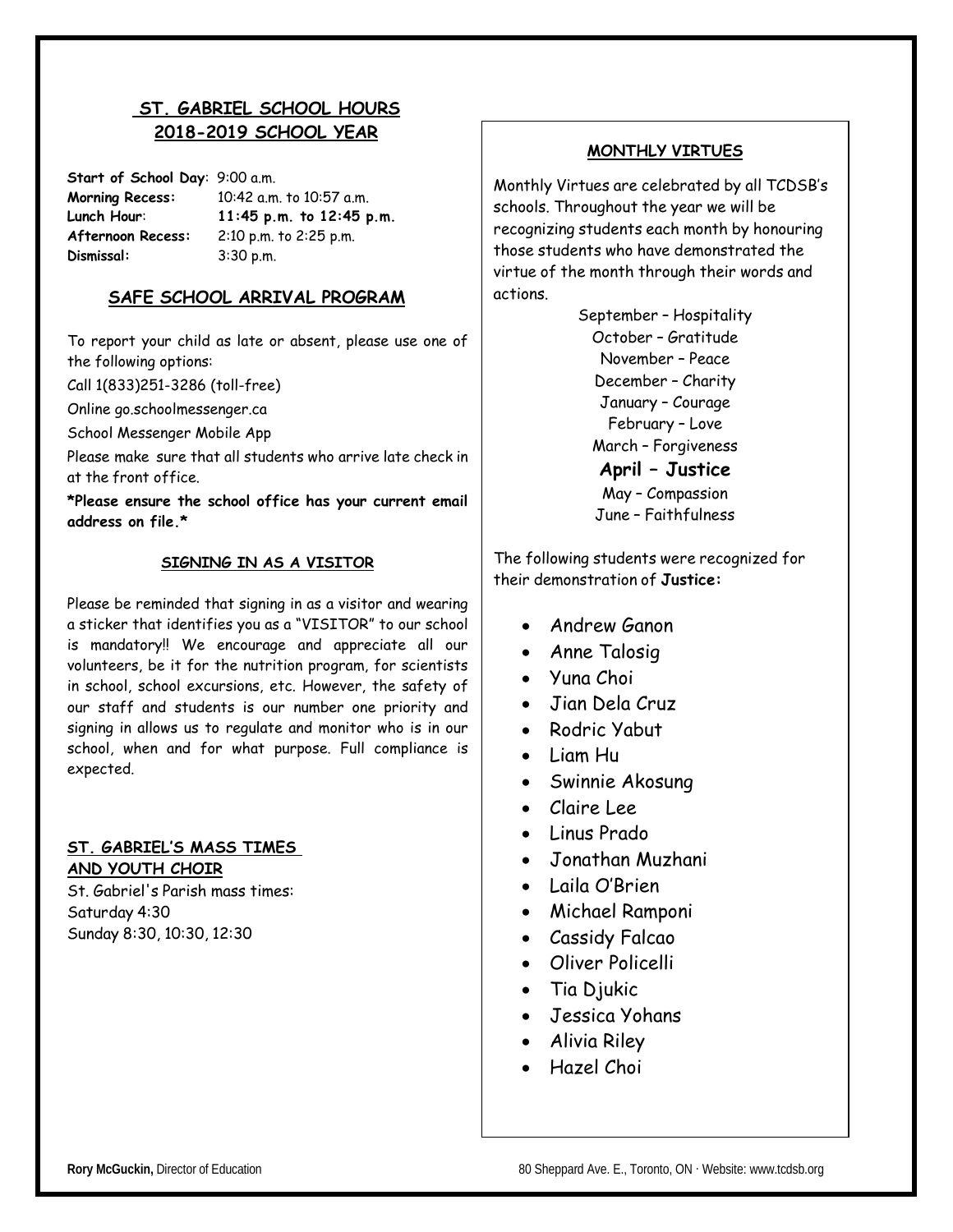# **Tips for Supporting Children and Youth after a Crisis Event**

**Pray Together.** Prayer for people who are suffering honours them and provides people an opportunity to help others in a tragic event. Prayer opens us to hear what God is calling us to do in tragic and unsettling times. Prayer is a way to find clarity in the chaos around us by turning to God when we feel pain and anxiety. Prayer grounds us in God's mission and reminds us that God is active in the world.

**Be reassuring.** Children take their emotional cues from the significant adults in their lives. Your reactions are most important. Recognize that some children may be concerned about something bad happening to themselves, family or friends. Explain to them the safety measures in place and reassure them that you and other adults will take care of them.

**Be a good listener and observer.** Let children guide you to learn how concerned they are or how much information they need. If they are not focused on the tragedy, do not dwell on it. However, be available to answer their questions to the best of your ability. Young children may not be able to express themselves verbally. Pay attention to changes in their behavior or social interactions.

**Monitor the news.** Images of a disaster or crisis event can become overwhelming, especially if watched repetitively. Young children in particular may not be able to distinguish between images on television and their personal reality. Older children may choose to watch the news, but be available to discuss what they see and to help put it into perspective.

**Emphasize people's resiliency.** Help children understand the ability of people to come through a tragic event and go on with their lives. Focus on children's own competencies in terms of how they coped in daily life during difficult times. In ageappropriate terms, identify other crises from which people, communities, or countries have recovered.

**Highlight people's compassion and humanity.** Largescale tragedies often generate a tremendous outpouring of caring and support from around the country and world. Focus on the help and hopeful thoughts being offered to those affected by other people.

**Maintain as much continuity and normalcy as possible.** Allowing children to deal with their reactions is important but so is providing a sense of normalcy. Routine family activities, classes, after-school activities, and friends can help children feel more secure and better able to function

**Spend family time.** Being with family is always important in difficult or sad times. Even if your children are not significantly impacted by this tragedy, this may be a good opportunity to participate in and to appreciate family life. Doing things together reinforces children's sense of stability and connectedness.

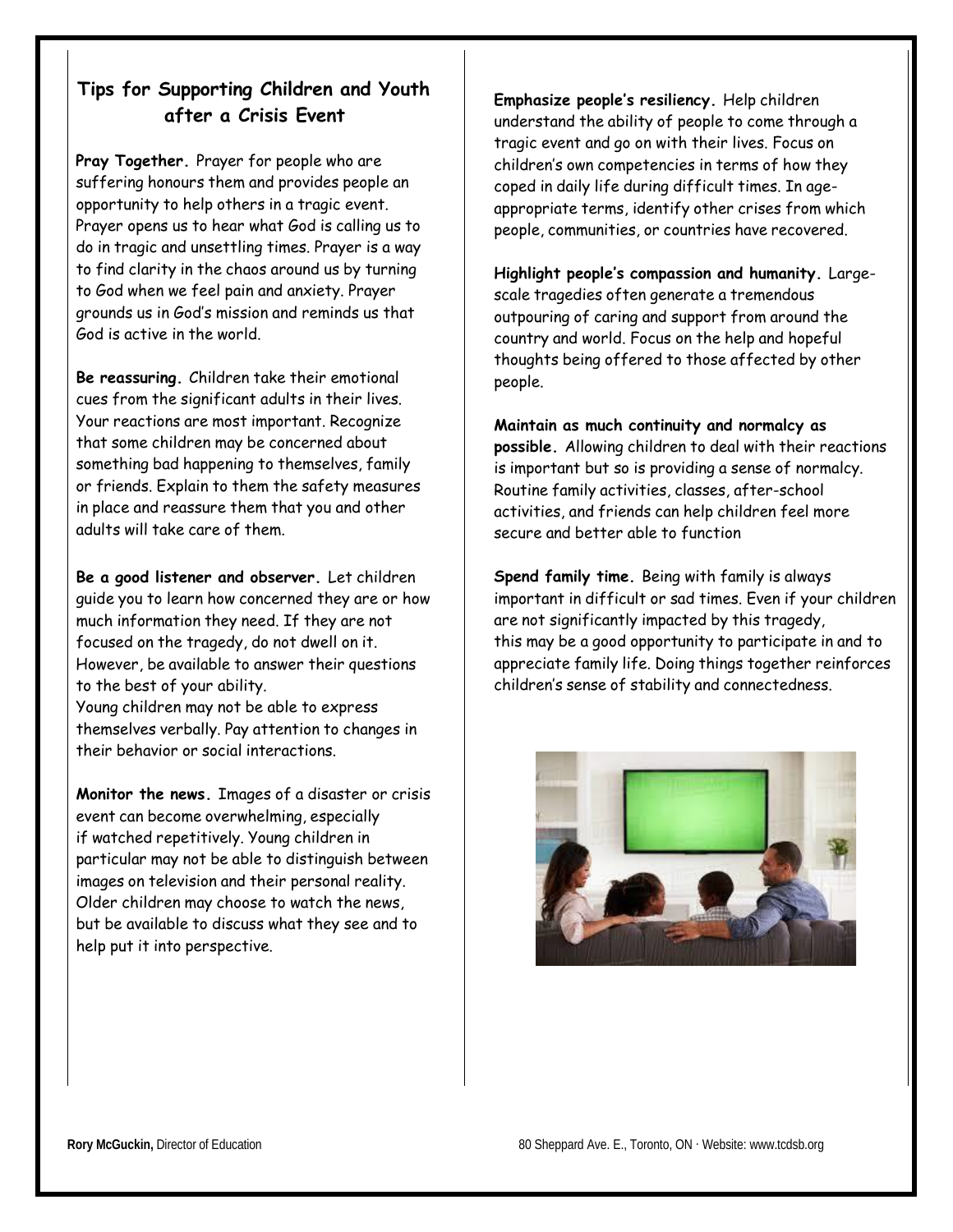#### **TORONTO CATHOLIC DISTRICT SCHOOL BOARD TRUSTEES 2018-2019**

| M.<br>×<br>×<br>۰. |  |
|--------------------|--|
|--------------------|--|

| 1.  | Joseph Martino            | 416-512-3401 |
|-----|---------------------------|--------------|
| 2.  | Markus de Domenico        | 416-512-3402 |
| 3.  | Ida Li Preti              | 416-512-3403 |
| 4.  | Teresa Lubinski           | 416-512-3404 |
| 5.  | Maria Rizzo, Chair        | 416-512-3405 |
| 6.  | Frank D'Amico             | 416-512-3406 |
| 7.  | <b>Michael Del Grande</b> | 416-512-3407 |
|     | <b>Vice Chair</b>         |              |
| 8.  | <b>Garry Tanuan</b>       | 416-512-3408 |
| 9.  | Norm Di Pasquale          | 416-512-3409 |
| 10. | Daniel Di Giorgio         | 416-512-3410 |
| 11. | Angela Kennedy            | 416-512-3411 |
| 12. | Nancy Crawford            | 416-512-3412 |
|     | <b>Taylor Dallin</b>      |              |
|     | <b>Student Trustee</b>    | 416-512-3413 |
|     | Joel Ndongmi              |              |
|     | <b>Student Trustee</b>    | 416-512-3417 |
|     |                           |              |

# **St. Gabriel Parent Council News**

Happy Easter from the CSPC! I trust that all St. Gabriel families had a blessed Easter weekend. As Spring is well and truly upon us, preparations for the Fun Fair are well underway. The annual St. Gabriel Fun Fair will take place on **Saturday June 1st from 11am-4pm.** There will be inflatables, raffles, carnival games, a BBQ and much more on the day. An information package will be sent home with students on **May 3rd**. If any St. Gabriel families would like to donate a prize for our raffle draw please contact Jason (Fun Fair Committee Chair) at

st.gabfunfair@yahoo.com. We are also looking for any volunteers on the day to make our Fun Fair a success! Please consider donating a few hours of your time to help make this a great day for our children.

The CSPC will also be hosting the final Movie Night of the year on **June 14th**. This will be a special "double-header" event. The first movie will be geared towards a younger audience and the second movie will be more suitable for the older grades. More details about this exciting event to follow!

Our next CSPC meeting will take place on May 6th, 2019 at 7pm at the school. All are welcome to attend.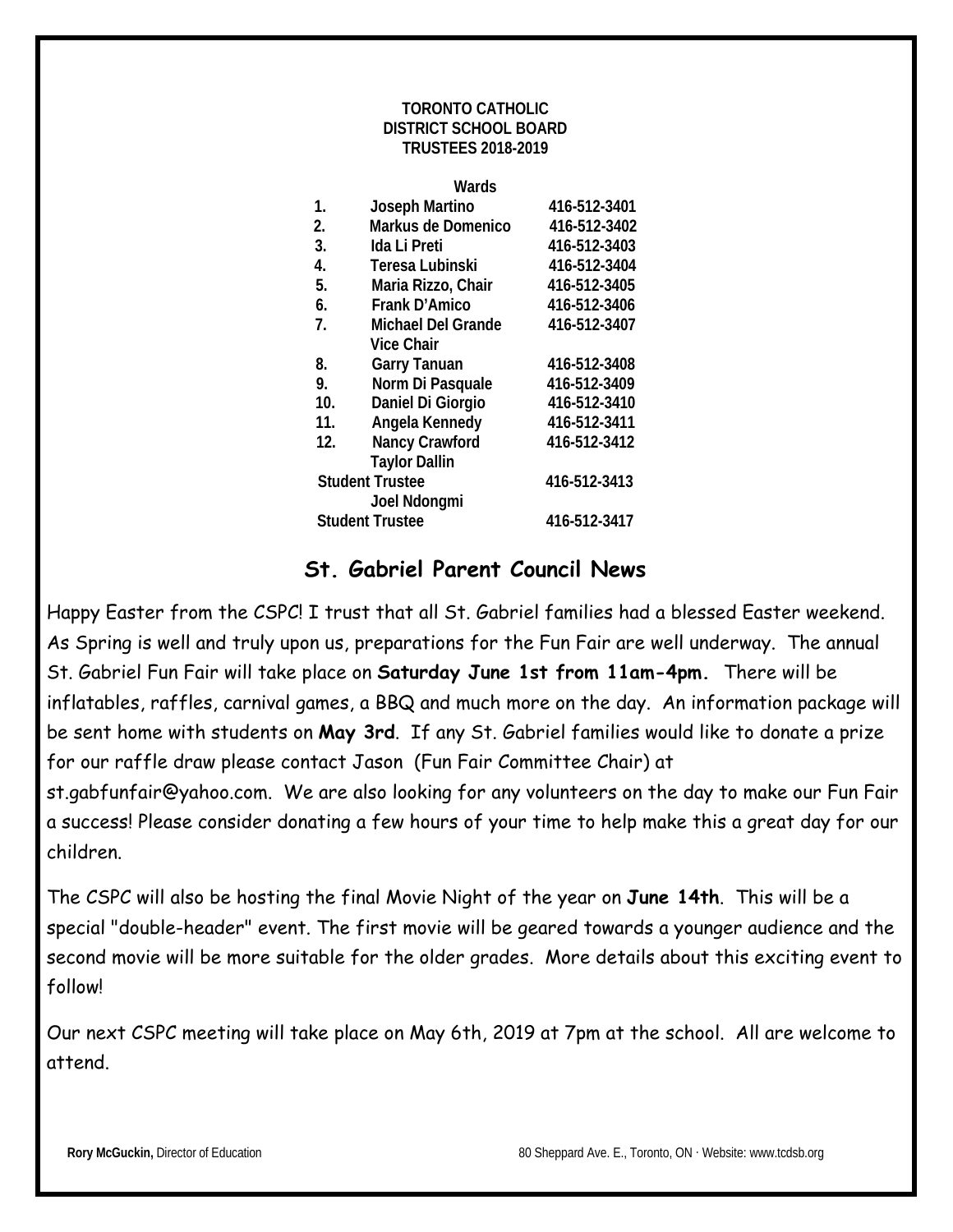

# **Important Information for Parents**

## **Budget Consultation Ends May 10th**

All parents, staff, students and stakeholders are reminded that the deadline for submitting completed surveys is May  $10<sup>th</sup>$ . To learn more about the budget, to complete the online survey, or download a pdf copy of the survey, please visit: <https://www.tcdsb.org/Budget-2019-2020>

## **Reminder to Sign Up for School Messenger**

New reporting system for student absences, as well as critical news and information including bus cancellations, school closures, safety concerns etc. Sign up here [https://go.schoolmessenger.com\)](https://go.schoolmessenger.com/).

## **Sign Up for School Cash Online**

This new cashless system offers parents the convenience of paying for school related fees online. Register for **School Cash Online** by visiting to the schoolcashonline.com and selecting "Register". Once registered, you will receive an email notification when items become available for purchase online. For more information about School Cash Online visit [www.tcdsb.org/FORPARENTS/schoolcashonline/](http://www.tcdsb.org/FORPARENTS/schoolcashonline/)

# **International Languages Elementary (ILE) After-Hours Program**

**Online registration begins May 21, 2019**

S H A R E Y O U R **V O I C E.** G R O W **T O G E T H E R.** 

Visit **tcdsb.org/ILRegistration** to enrol For more information, please email IL.elem@tcdsb.org or call 416 222 8282 ext. 2495

## **CSPC Executive Training Workshops - School By-Laws & CSPC Annual Year End Activity & Financial Report**

#### **Date: May 13th, 2019 6 - 8pm**

Catholic Education Centre, Quigley Hall, 1st Floor

- **Town Hall consultation sessions on the following TCDSB Policies:**
- S 10 Catholic School Parent Councils
- P 04 Catholic Parent Involvement Committee
- A 33 Guidelines For Trustees, Parents and Staff In addressing School Related Concerns

#### **May 13, 2019 5-6 pm and 8-9 pm**

<https://www.tcdsb.org/CSPCTrainingWorkshop>

## **Ward 2 Town Halls Hosted by Trustee Markus de Domenico**

#### **May 23, 7-9 pm** All Saints Catholic School, 1435 Royal York Road, Etobicoke **May 30th, 7-9 PM** St. Clement Catholic School, 4319 Bloor Street West, Etobicoke